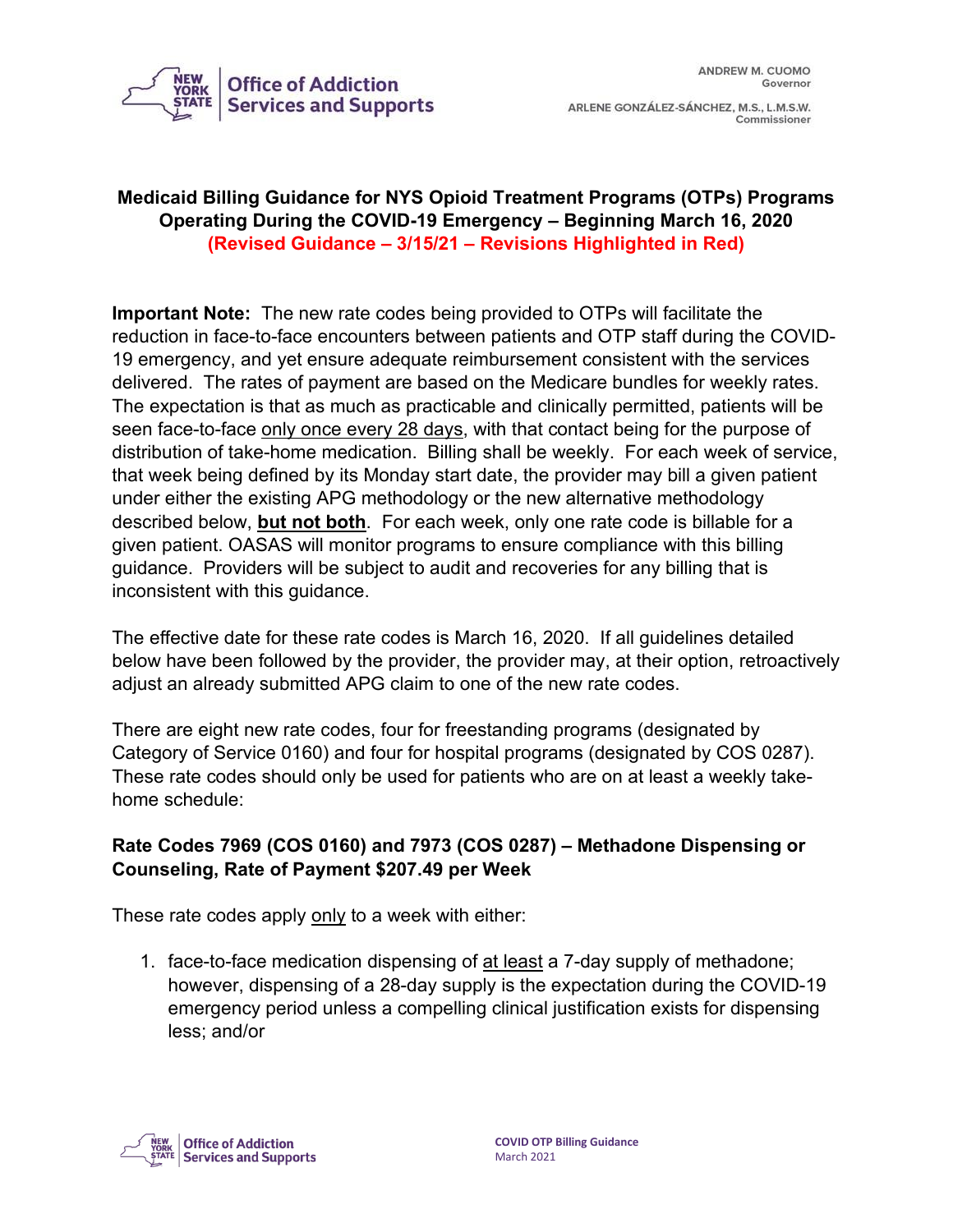2. any OTP service delivered using telepractice and meeting minimum programmatic requirements (see the links at the end of this document). Such services include medication administration, counseling, peer services, and assessments.

Use only a single procedure code on the claim, G2067, "medication assisted treatment, methadone; weekly bundle including dispensing and/or administration, substance use counseling, individual and group therapy, and toxicology testing". Again, APG billing is still an option, but you may not submit both an APG claim and a claim under one of the new rate codes. If using APGs, code the claim as you normally do for APG billing.

## **Rate Codes 7970 (COS 0160) and 7974 (COS 0287) – Methadone Administration, Rate of Payment \$35.28 per Week**

This rate code applies to any week during which dispensing, med admin, or counseling did not occur, but the patient still had available a supply of previously dispensed methadone. Code only G2078. The previous guidance mandated code H0020. Providers may still use H0020 at their discretion, but G2078 is recommended.) Do not code more than one procedure code. No face-to-face or telemedicine (including telephonic) contact is required to bill this rate code.

NOTE: Providers are strongly encouraged to conduct some sort of weekly med admin telephonic or telemedicine contact with patients who are managing large increases in take-home doses of methadone. If that type of contact occurs, bill the bundle rate code (7969 or 7973)

# **Rate Codes 7971 (COS 0160) and 7975 (COS 0287) – Buprenorphine Dispensing or Counseling, Rate of Payment \$258.47 per Week**

The same rules apply as those for rate codes 7969 and 7973, except these codes are for buprenorphine patients as opposed to methadone patients.

Use only a single procedure code on the claim, G2068, "medication assisted treatment, buprenorphine (oral); weekly bundle including dispensing and/or administration, substance use counseling, individual and group therapy, and toxicology testing". Again, APG billing is still an option, but you may not submit both an APG claim and a claim under one of the new rate codes. If using APGs, code the claim as you normally do.

### **Rate Codes 7972 (COS 0160) and 7976 (COS 0287) – Buprenorphine Administration, Rate of Payment \$86.26 per Week**

This rate code applies to any week during which face-to-face dispensing, telephonic med admin, or telepractice counseling did not occur, but the patient still had available a

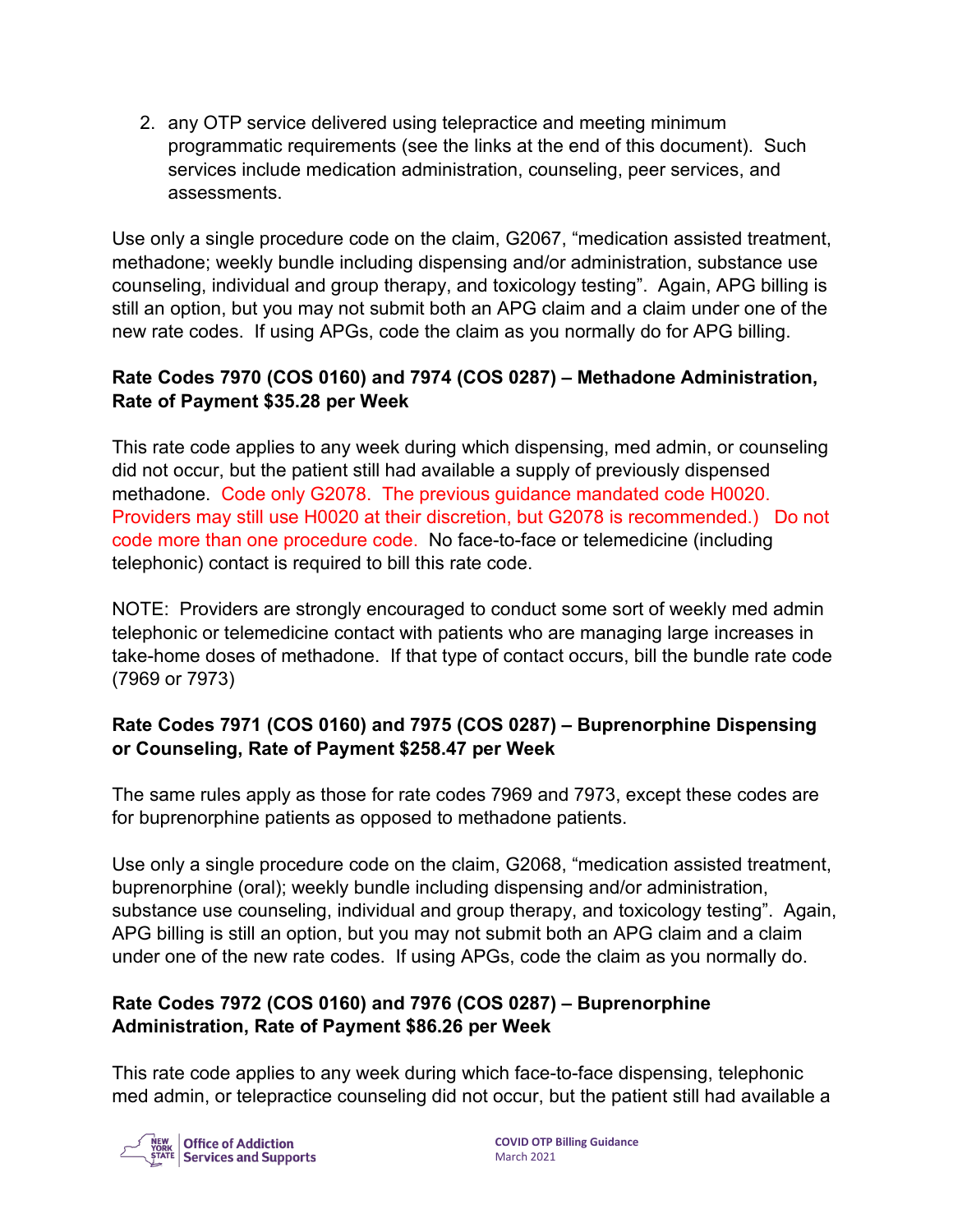supply of previously dispensed buprenorphine. Code only G2079. The previous guidance mandated code H0033. Providers may still use H0033 at their discretion, but G2079 is recommended.) Do not code more than one procedure code.

NOTE: Providers are strongly encouraged to conduct some sort of weekly med admin telephonic or telemedicine contact with patients who are managing large increases in take-home doses of buprenorphine. If that type of contact occurs, bill the bundle rate code (7971 or 7975)

#### **Additional guidance on choosing between the COVID bundles and APGs:**

The intent of the COVID bundle rate codes is to minimize face-to-face contact so generally they should be used only when there is but a single face-to-face contact during the week (or all contact is telephonic). However, on an exception basis, dispensing rate codes 7969, 7973, 7971, and 7975 can be billed if take home medications were given and it was clinically appropriate and necessary to have additional face-to-face contact during the week. In that case, one of the four listed dispensing rate codes may be billed or APGs may be billed, at the provider's option.

#### **Billing Example:**

During week one of a four-week period, the provider (a freestanding OTP) sees the patient on Wednesday of the first week and dispenses a 28-day supply of methadone. During week two there is no further contact. During week three, the provider does counseling using telemedicine. During week four there is no face-to-face contact, but there is telephonic med admin contact

Week 1 – Bill 7969, using G2067, and a Monday date of service. Do not bill APGs. Week 2 – Bill 7970, using G2068 (or H0020), and a Monday date of service. Do not bill APGs.

Week 3 – Bill 7969, using G2067, and a Monday date of service. Do not bill APGs. Week 4 – Bill 7969, using G2067, and a Monday date of service. Do not bill APGs.

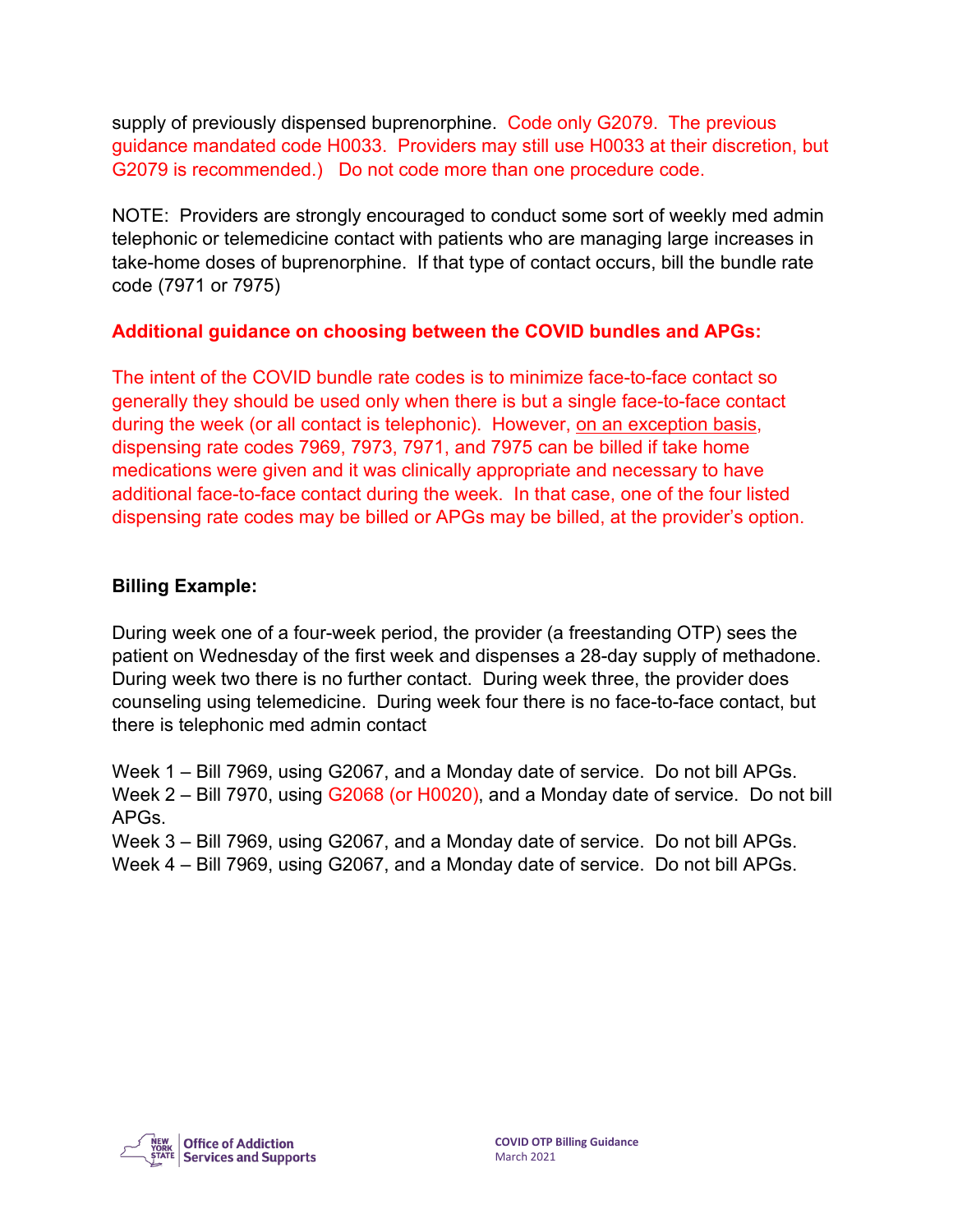#### **Using the Emergency COVID-19 Rate Codes for Dual Eligibles – First Bill Medicare!**

There is no authority for OASAS to price claims submitted under these rate codes using the Medicaid "higher of" logic (meaning if the Medicaid rate is higher than the Medicare rate Medicaid will pay the difference). Therefore, the only reason for a provider to bill both Medicare and Medicaid for services provided to a dual-eligible person under the eight OTP COVID rate codes (7969 – 7976) would be to obtain the "patient responsibility" (coinsurance, copayment, deductible). Because FFS Medicare does not require a copay or coinsurance for these services, typically, only Medicare should be billed, and the Medicaid COVID bundle rate codes should not be used. This will save State dollars and thereby maximize the New York State funds available to providers*. In fact, in virtually all cases, Medicare will pay more than Medicaid for these service bundles, so crossover typically does not provide any additional funding – except when a deductible is involved.* Therefore, OASAS is issuing the following guidance effective Monday, April 5, 2021 (but not retroactively):

**Providers serving duals under the Medicaid OTP COVID bundles service delivery rules must first bill Medicare and should cross the claim over to FFS Medicaid against any Medicaid OTP COVID bundle rate code (7969 – 7976) only if there is additional reimbursement to be obtained in terms of patient responsibility. If the provider is providing service to a dual under the APG rules for service delivery and billing, they may cross the claim over under an APG rate code.**

NOTE: It has come to our attention that Medicare Advantage Plans may be charging coinsurance and/or copays. In cases where that occurs, the claim may be crossed over to Medicaid (FFS or MMC) to obtain the patient responsibility. OASAS is researching this issue with CMS.

#### **Additional information on telemedicine:**

[Telepractice Waiver Guidance](https://oasas.ny.gov/telepractice-waiver-guidance)  [Telepractice Attestation](https://oasas.ny.gov/telepractice-attestation) [Telepractice Waiver Update](https://oasas.ny.gov/telepractice-waiver-update) [Telepractice Waiver Update March 2020 18](https://oasas.ny.gov/telepractice-waiver-update-31820)  [Telepractice FAQ's](https://oasas.ny.gov/telepractice-faqs)

**Additional COVID-19 guidance for OTPs:** [COVID 19 Guidance for OTP's](https://oasas.ny.gov/system/files/documents/2020/03/3-10-2020-covid-19-guidance-for-otp.pdf)

**Summary Table of New COVID-19 Rate Codes**